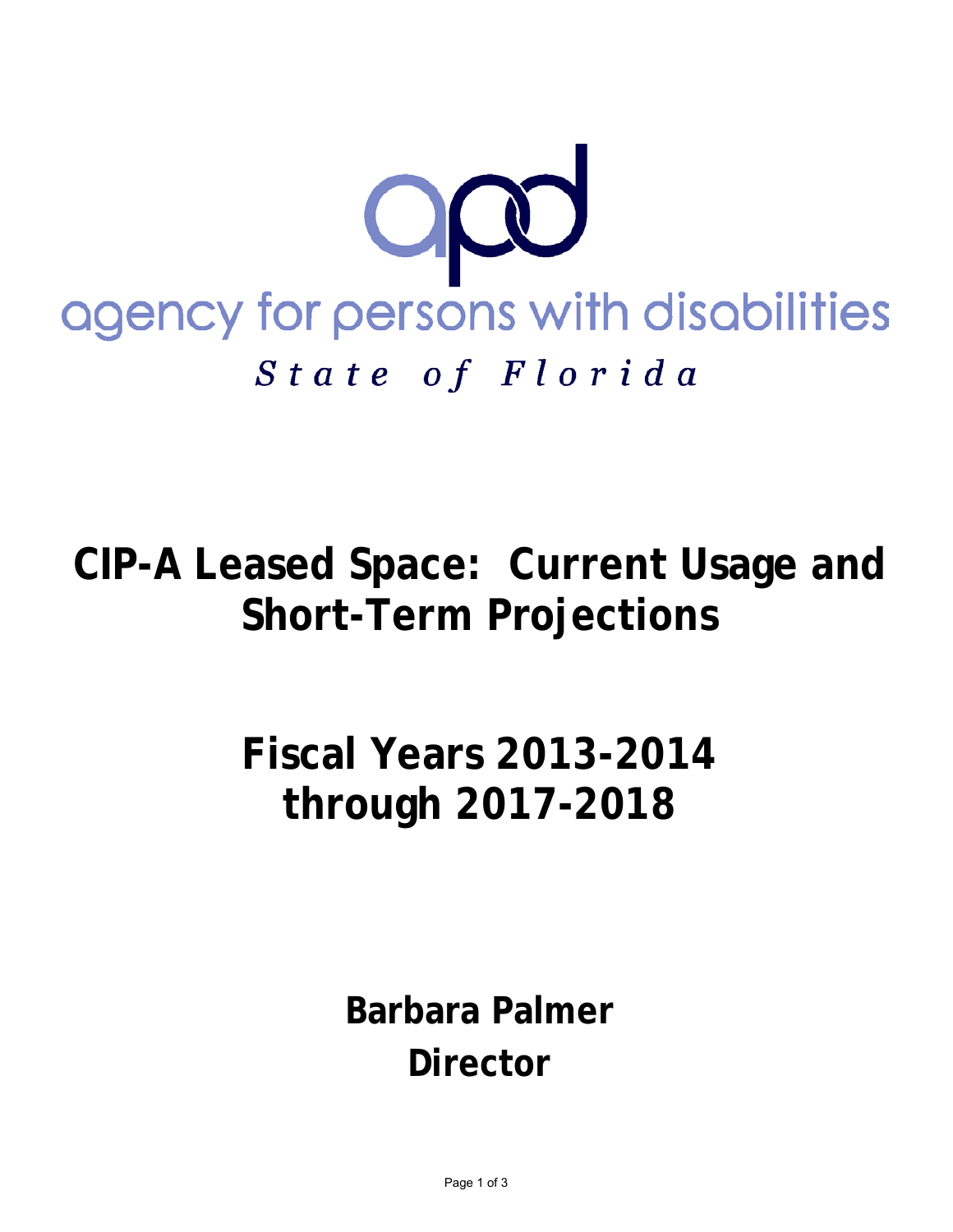| Agency:                                                                         | Agency for Persons with Disabilities                        |        |                                                |                              |                                          |                   |                              |
|---------------------------------------------------------------------------------|-------------------------------------------------------------|--------|------------------------------------------------|------------------------------|------------------------------------------|-------------------|------------------------------|
| Service:                                                                        |                                                             |        |                                                |                              |                                          |                   |                              |
|                                                                                 | LRPP NARRATIVE PAGES DESCRIBING SERVICE-LEVEL LEASE OPTIONS |        |                                                |                              |                                          |                   |                              |
| <b>Currently Occupied Space</b><br>(square feet)<br><b>STATE-</b><br>PRIVATELY- |                                                             |        | <b>Projected Leased Space</b><br>(square feet) |                              |                                          |                   |                              |
| <b>OWNED</b>                                                                    | <b>OWNED</b>                                                | OTHER* | FY 2013-14                                     | FY 2014-15                   | FY 2015-16                               | FY 2017-18        | FY 20118-19                  |
| 133,229                                                                         | 25,320                                                      |        | 133,229<br>24,536                              | 133,229<br>24,536            | 133,229<br>24,536                        | 133,229<br>24,536 | 133,229<br>24,536            |
|                                                                                 | % of Total<br><b>Leased Space</b><br>Privately-Owned<br>19% |        |                                                |                              |                                          |                   |                              |
| <b>Annual Costs</b><br>(dollars)                                                |                                                             |        | <b>Projected Leased Space</b><br>(dollars)     |                              |                                          |                   |                              |
|                                                                                 |                                                             |        |                                                |                              |                                          |                   |                              |
| <b>STATE-</b><br><b>OWNED</b>                                                   | PRIVATELY-<br><b>OWNED</b>                                  | OTHER* | FY 2013-14                                     | FY 2014-15                   | FY 2015-16                               | FY 2017-18        | FY 20118-19                  |
| \$2,301,674                                                                     | \$<br>504,130                                               |        | \$2,301,674<br>508,953<br>S                    | \$2,301,674<br>517,873<br>\$ | \$2,301,674 \$2,301,674<br>\$<br>522,270 | 526,795<br>S.     | \$3,201,674<br>531,505<br>\$ |
|                                                                                 |                                                             |        |                                                |                              |                                          |                   |                              |

### **CIP-A Leased Space: Current Usage and Short-Term Projections**

*NOTE: "Other\*" means space leased from a local government or non-profit entity.*